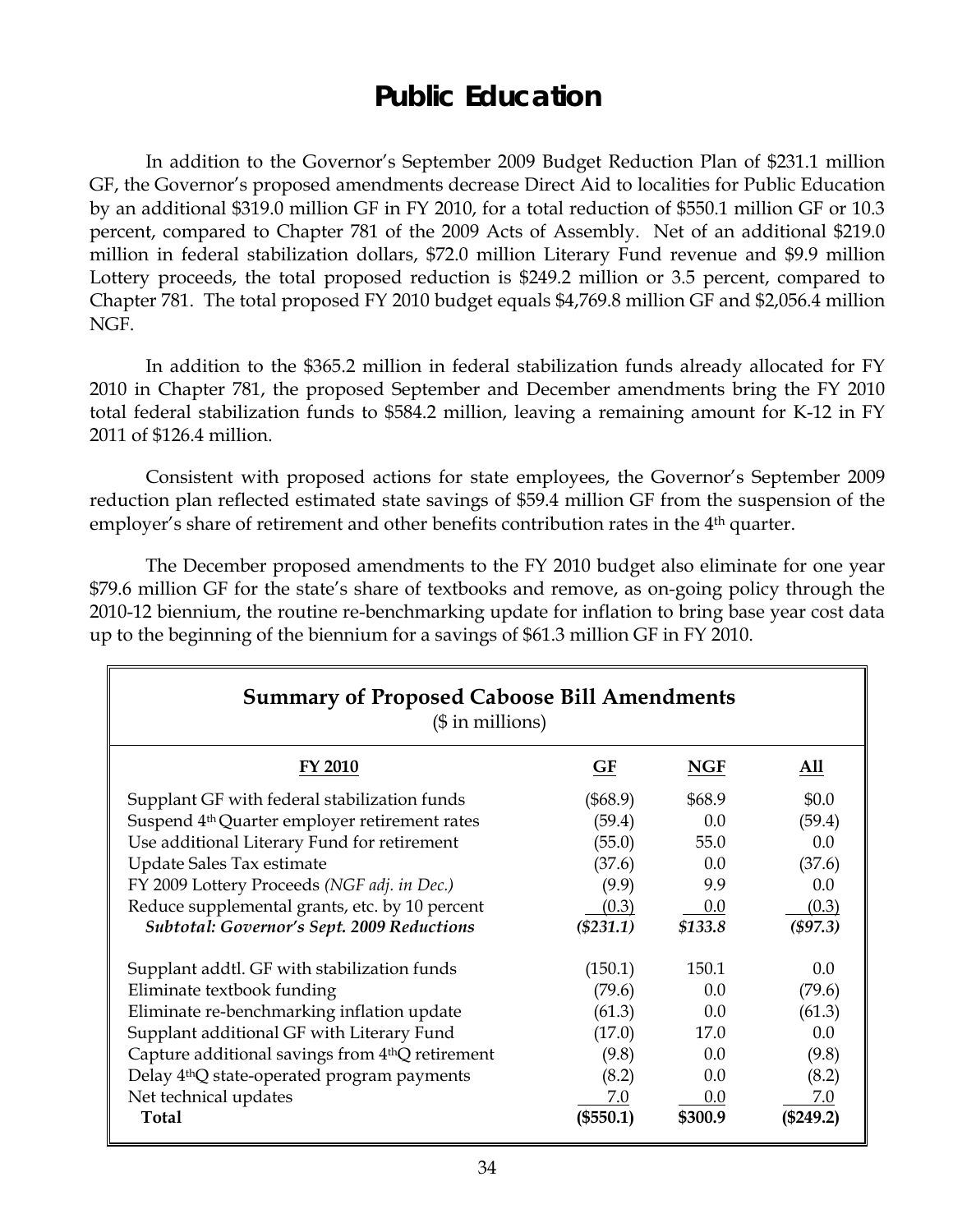The Governor's proposed 2010-12 biennial budget for Direct Aid to Public Education results in a net general fund decrease of \$392.9 million. Including all nongeneral funds, the proposed FY 2011 budget represents a decrease of an additional 4 percent below the proposed FY 2010 budget, while the proposed FY 2012 budget represents an increase of 1.1 percent over the proposal for FY 2011. The total proposed FY 2011 budget equals \$5,030.1 million GF and \$1,518.9 NGF: and the FY 2012 budget equals \$5,216.8 million GF and \$1,405.5 million NGF.

 The proposed actions include a net biennial increase of \$273.3 million GF for technical rebenchmarking updates, which includes \$91.2 million GF for retirement and benefits contribution rates, although the proposed rates are significantly less than those approved by the VRS Board. This collective action is consistent with the methodology previously adopted by the General Assembly. The proposed funding does not include funding of \$754.3 million GF that would be needed to reverse the FY 2010 (Chapter 781) cap on support positions, nor is a portion of it backfilled with any federal stabilization funds in FY 2011. The remaining \$126.4 million in stabilization funds allocated in FY 2011 is offset by a proposed general fund reduction.

 The proposed budget would continue the proposal for FY 2010 to eliminate the rebenchmarking inflation (\$61.3 million) update for an additional biennial savings of \$9.5 million GF; eliminate the VPSA technology grants saving \$13.0 million (Literary Fund paid) debt service in FY 2012, and delay Composite Index re-benchmarking until FY 2012 for a net state savings of about \$29.5 million GF in FY 2011. In addition, the proposed budget captures state savings of \$174.3 million GF due to eliminating certain school expenditures from SOQ Basic Aid calculations and \$269.2 million GF by funding health care premiums based on statewide actual participation rates.

| <b>Summary of Proposed Actions for Public Education</b><br>(GF \$ in millions) |                |           |              |  |  |
|--------------------------------------------------------------------------------|----------------|-----------|--------------|--|--|
|                                                                                | <b>FY 2011</b> | FY 2012   | <b>Total</b> |  |  |
| Re-benchmarking: Updates as of July                                            | \$59.7         | \$78.9    | \$138.6      |  |  |
| Re-benchmarking: Retirement contribution rates                                 | 45.5           | 45.7      | 91.2         |  |  |
| Re-benchmarking: Composite Index (see addl. action below)                      | 32.7           | 39.0      | 71.7         |  |  |
| Re-benchmarking: Net all other updates                                         | 0.5            | 4.4       | 4.9          |  |  |
| Re-benchmarking: Sales Tax and corrected census                                | (24.5)         | (8.7)     | (33.2)       |  |  |
| Subtotal: Re-benchmarking*                                                     | \$113.9        | \$159.4   | \$273.3      |  |  |
| National Board Certification bonuses for teachers                              | 0.5            | 0.5       | 1.0          |  |  |
| Reduce supplemental grants, etc. by 15 percent                                 | (0.4)          | (0.5)     | (0.9)        |  |  |
| Anticipate savings due to MH closures; 4th Q delay                             | (1.9)          | (2.4)     | (4.3)        |  |  |
| Eliminate re-benchmarking inflation update                                     | (4.7)          | (4.7)     | (9.5)        |  |  |
| Literary Fund, incl. ending VPSA tech grants                                   | (2.0)          | (15.0)    | (17.0)       |  |  |
| Delay Composite Index re-benchmarking to FY12                                  | (29.5)         | 0.0       | (29.5)       |  |  |
| Distribute Central Appropriations amounts                                      | (18.2)         | (18.2)    | (36.4)       |  |  |
| Supplant GF with remaining stabilization funds                                 | (126.4)        | 0.0       | (126.4)      |  |  |
| Eliminate certain school expenditures from SOQ                                 | (87.0)         | (87.3)    | (174.3)      |  |  |
| Fund health care based on actual participation                                 | (134.2)        | (135.0)   | (269.2)      |  |  |
| Total                                                                          | (\$289.8)      | (\$103.1) | (\$392.9)    |  |  |

*\*Note that the proposed re-benchmarking does not include \$376.1 million in FY 2011 or \$378.2 million in FY 2012 that would be needed to remove the FY 2010 (Chapter 781) cap on funding for support positions.*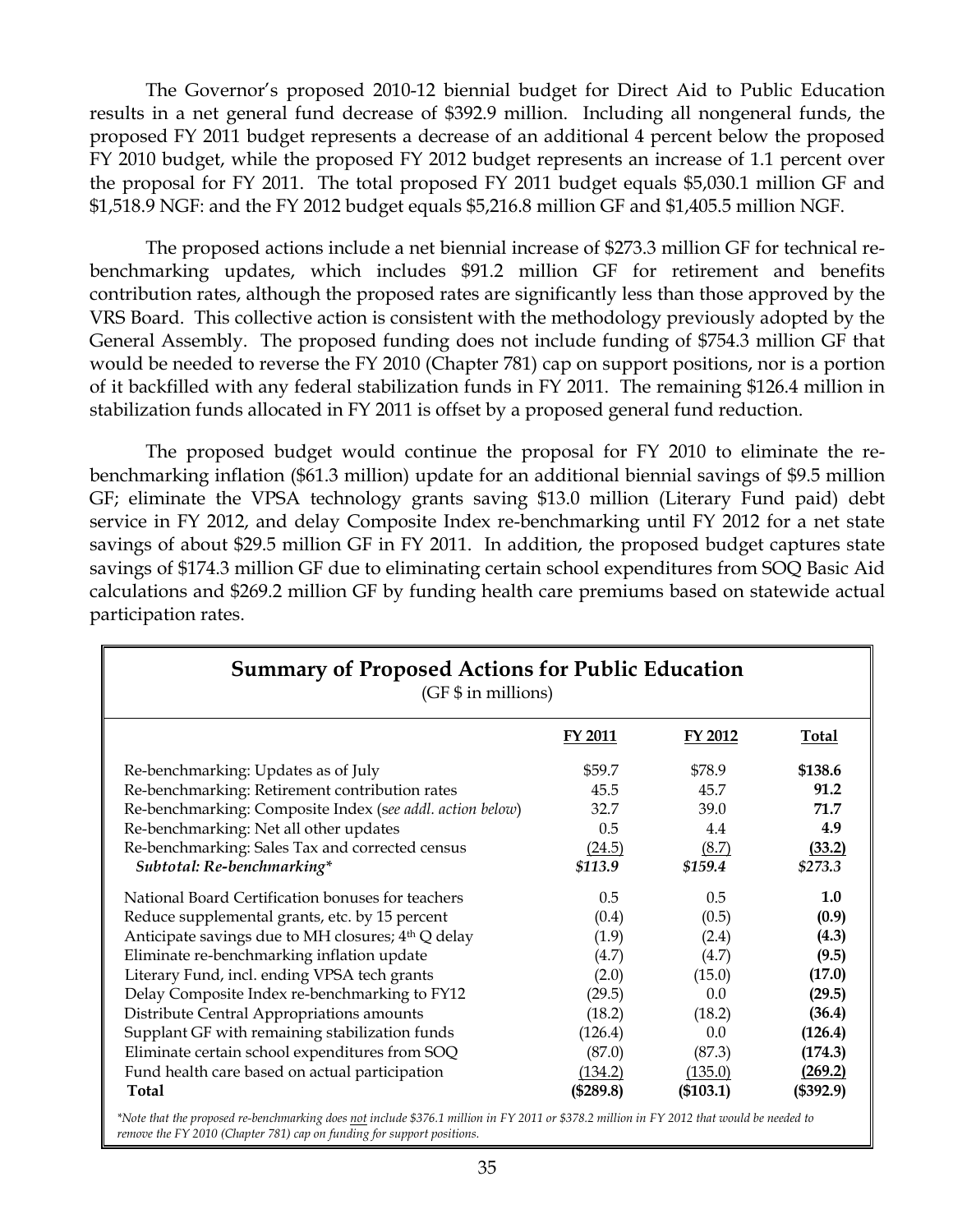## **HB/SB29**

- **Secretary of Education** 
	- − *No Actions.*
- **Direct Aid to Public Education** 
	- − *A listing, by locality, of the estimated funding for FY 2010 Direct Aid to Public Education is included as Appendix A.*
	- − *Governor's September 2009 Budget Reductions.* 
		- *Supplant GF with Stabilization Dollars.* Reduces funds by \$68.9 million GF, which is supplanted with a like amount of federal stabilization funds. This action accelerates to FY 2010 federal funds that would otherwise be available for use in FY 2011. (In Chapter 781, \$365.2 million in federal stabilization funds were allocated to backfill 86 percent of certain reductions, including those from a cap on funding for support positions.)
		- *Suspension of 4th Quarter Retirement and Other Benefits Rates.* Saves \$59.4 million GF by eliminating the FY 2010 4<sup>th</sup> quarter payments of the employer's share of Virginia Retirement System, Group Life, and Retiree Health Care Credit Rates. Likewise, the estimated local savings will be about \$140 million.
		- *Use Additional Literary Fund Revenue for Retirement.* Reduces funding by \$55.0 million GF by using additional Literary Fund revenue (\$30.0 million in excess balances from last year, \$15.0 million in special unclaimed property actions from the remittance of unclaimed stock holdings, and a \$10.0 million increase in the forecast) for retirement costs.
		- *Revised Sales Tax Forecast (August 2009).* Reduces funding by a net \$37.6 million GF due to the Basic Aid offset from the downward revision in the Sales Tax forecast. The revised forecast for the 1 1/8 cent dedicated to Public Education is estimated to decrease by about \$85.3 million, of which \$47.7 million is offset by the required Basic Aid backfill.
		- *FY 2009 Lottery Proceeds.* Reduces general funds by \$9.9 million by reassigning the academic year portion of the Governor's Schools funding to the Lottery Service Area, while transferring School Breakfast back to the incentive accounts funding, due to the availability of \$9.9 million in Lottery Proceeds from FY 2009.
		- *Grants to Supplemental Progams.* Saves \$221,773 GF by reducing grants to the following supplemental programs by 10 percent each: Project Discovery, Jobs for Virginia Graduates, Career and Technical Education Resource Center, Great Aspirations Scholarship Program, Southwest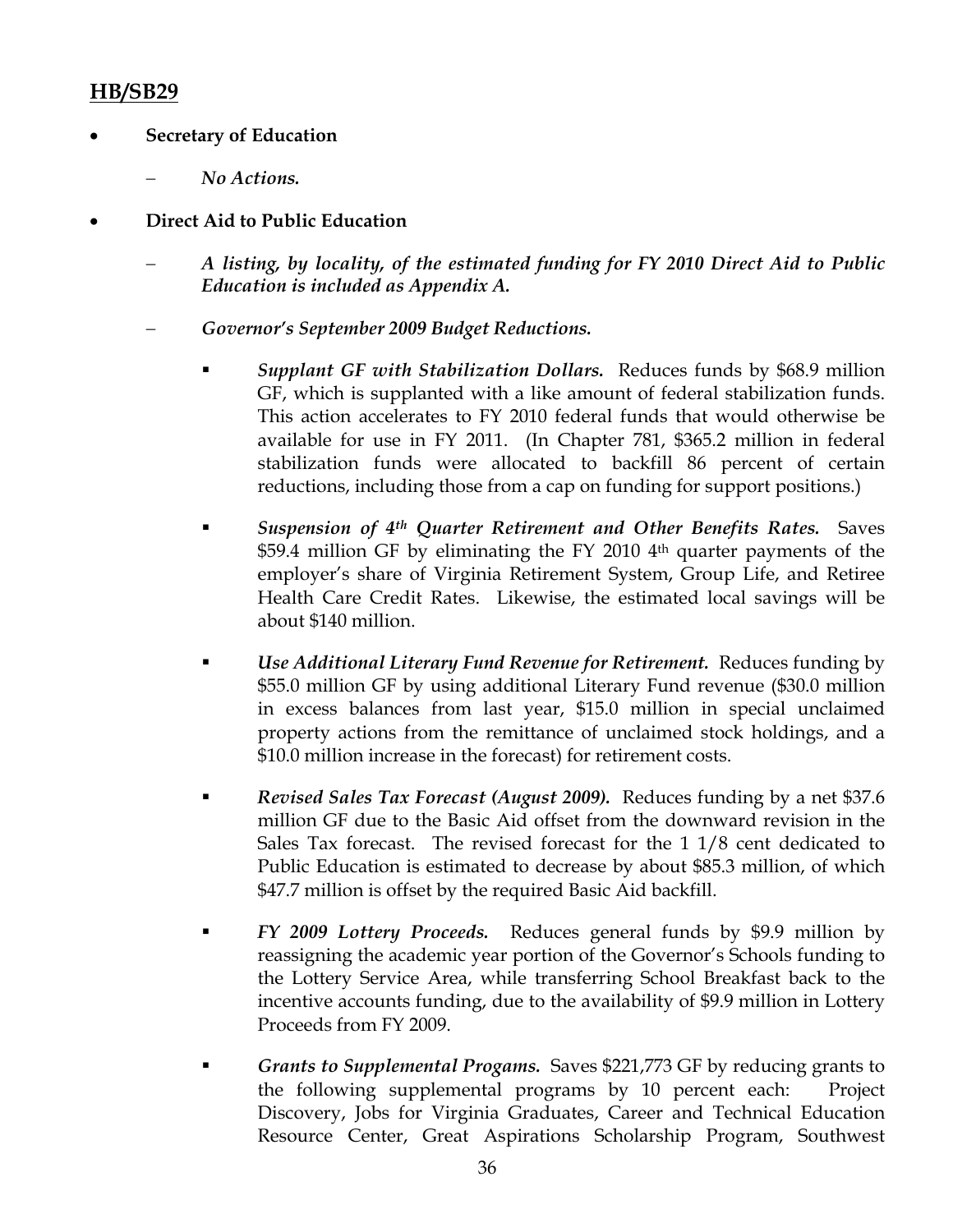Virginia Public Education Consortium, Van Gogh Outreach Program, Southside Virginia Technology Consortium, and Virginia Career Education Foundation.

- *Other 10 Percent Reductions.* Saves \$37,500 GF by reducing support for the Clinical Faculty program that assists pre-service teachers and beginning teachers in making a successful transition to full-time teaching; \$32,939 GF by reducing funding for the Career Switcher Mentoring grants to school divisions that employ mentor teachers for new teachers entering the professional through the alternative route to licensure; and \$4,750 GF by reducing support for the Virginia Technology Alliance that provides teacher training opportunities in the effective use of educational technologies used in adult education and literary programs.
- − *Supplant Additional K-12 GF with Stabilization Dollars.* Since the Governor's September 2009 reductions to Higher Education in the waiver request would not meet the federal maintenance-of-effort requirements, the December amendments propose essentially switching the GF reductions and allocations of stabilization funds in Higher Education, and instead allocating an additional \$150.1 million of federal stabilization dollars to K-12 in FY 2010, which is offset by a like amount of general fund reductions in K-12.

In addition to the \$365.2 million federal stabilization funds allocated in Chapter 781 to help back-fill certain reductions, and the \$68.9 million proposed in September, the December proposed amendment of \$150.1 million brings the FY 2010 total federal stabilization funds for K-12 to \$584.2 million, leaving a remaining amount for K-12 in FY 2011 of \$126.4 million.

− *Eliminate Textbook Funding for the Current Year.* Saves \$79.6 million GF by eliminating state support for textbooks. Since payments have already begun being made to school divisions through December 16, 2009, such payments would be deducted from the remaining Basic Aid payments.

Proposed language encourages localities and school divisions to use a portion of or all of the estimated \$140.0 million in local savings from the suspension of the 4th quarter retirement and benefits rates to purchase textbooks and instructional materials.

Proposed language in HB/SB30 directs the Department of Education to use the higher of the FY 2009 or FY 2010 division-level textbook per pupil amount for purposes of calculating the 2012-14 biennium re-benchmarking.

− *Eliminate Re-benchmarking Inflation Update for Nonpersonnel Costs.* Saves \$61.3 million GF in FY 2010 by proposing to eliminate as an on-going policy through 2010-12 biennium the routine re-benchmarking update of inflation to bring base year cost data up to the beginning of the biennium.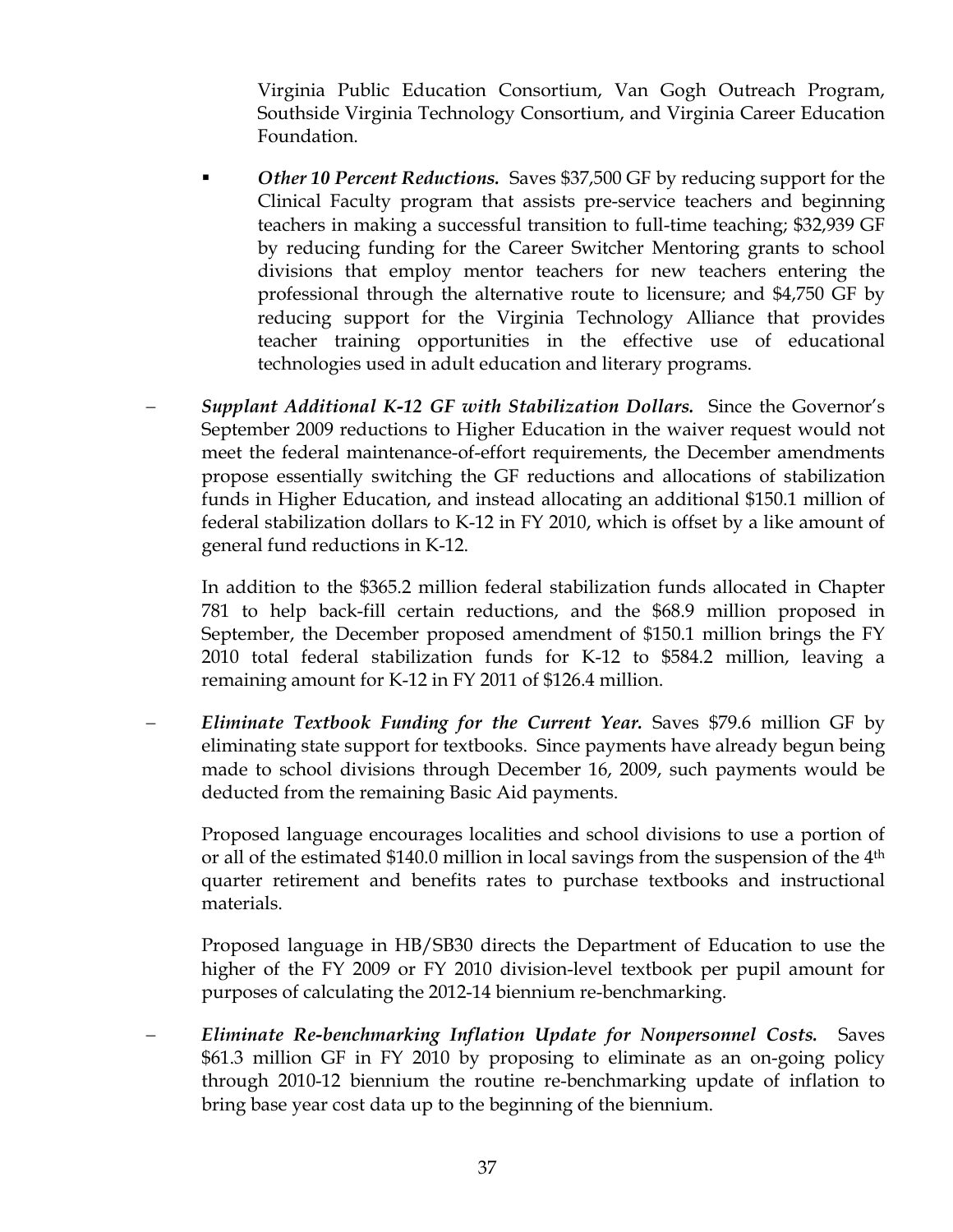- − *Supplant Additional GF with Literary Fund.* In addition to the \$55.0 million proposed in the Governor's September 2009 plan, the proposed budget reduces funding by an additional \$17.0 million GF by using additional Literary Fund revenue for retirement costs.
- − *Capture Additional Savings from 4th Quarter Retirement Action.* Captures an additional \$9.8 million GF, beyond the \$59.4 million GF amount as estimated under the Governor's September 2009 reduction plan, from the suspension of the 4th quarter employers' share of retirement and benefits contributions.
- Delay 4<sup>th</sup> Quarter Payments for State Operated Educational Programs. Saves \$8.2 million GF by delaying the  $4<sup>th</sup>$  quarter payments to school divisions that operate "state operated programs" to the first quarter of the FY 2011. Currently the payments are made on an estimated basis in June of each fiscal year.
- **Technical Updates.** Adds \$14.5 million GF due to an increase in the unadjusted enrollment forecast of 1,806 students, for a total of 1,205,344 students; adds \$391,860 to address a correction to the 2008 triennial census count data from Dinwiddie and Greene; captures savings of \$3.1 million in remedial summer school costs and \$2.9 million in English as a Second Language costs based on actual enrollments; and captures savings of \$1.9 million in various incentive and categorical accounts based on actual usage and enrollment data.

In addition, technical updates to the Lottery-funded programs result in savings that are added into the balancer account for "Support for School Construction, Operating Costs, and Textbooks" bringing the total up from \$60.8 million in Chapter 781 to \$72.4 million for FY 2010.

- *Carry Over Language Continued.* Allows localities to carryover into FY 2011 any remaining state fund balances available.
- **Department of Education** 
	- − *Governor's September 2009 Budget Reductions.* Saves \$3.0 million GF in FY 2010.
		- *Revert Balances.* Captures balances of \$1.2 million GF from FY 2009.
		- *Hold Classified Positions Vacant.* Captures savings of \$544,927 GF by holding 5 positions vacant.
		- *Fund with NGFs.* Captures savings of \$456,188 GF by funding the Partnership for Achieving Successful Schools (PASS) initiative with nongeneral fund resources; \$300,000 by funding academic reviews with federal funds; and \$134,017 GF by funding 5 wage positions with nongeneral funds.
		- *Reduce Project Graduation On-Line Tutorials in Reading and Algebra.* Captures savings of \$168,210 GF.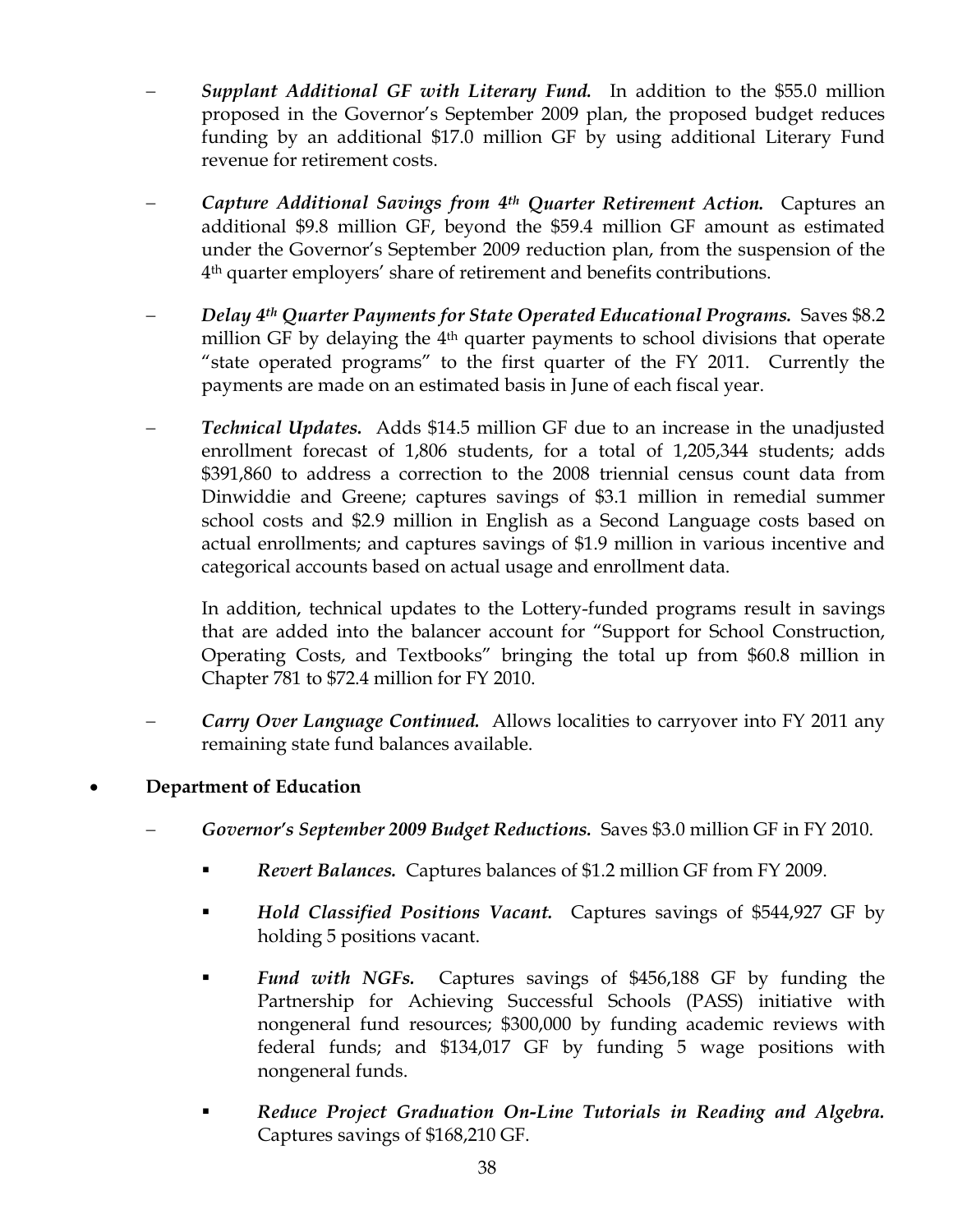- *Reduce Rent, Postage, Supplies, Printing, and other Nonpersonnel Services.* Captures savings of \$100,000 GF.
- *Eliminate Wage and Classified Positions.* Captures savings of \$62,918 by laying off 1 classified position and \$27,710 GF by eliminating 1 wage position.
- **Virginia School for the Deaf and Blind** 
	- − *Governor's September 2009 Budget Reductions at Staunton.* Saves \$1.0 million GF in FY 2010.
		- *Revert Balances.* Captures balances of \$499,977 GF from FY 2009.
		- *Reduce Hourly Staff and Increase Price for Staff Meal Tickets.* Reduces funding by \$499,977 GF in FY 2010 by decreasing the number of hourly staff for housekeeping, interpreting, campus safety, residential advisors, bus assistants, behavior assistants, and food staff and increases the price for staff meal tickets.
	- − *Security at Hampton.* Adds \$50,000 GF in FY 2010 for campus security to prevent theft and vandalism at the closed facility.
	- − *Revert Cash Balance and Revenue From Leased Space at Hampton.* Transfers \$353,026 NGF balances from FY 2009 to the general fund and deposits projected revenue of \$27,726 from the City of Hampton for leased space at the campus.

## **HB/SB30**

- **Secretary of Education and Workforce** 
	- − *Transfer Public Broadcasting to the Secretary of Education.* Moves \$4.9 million each year from the Secretary of Administration to the Secretary of Education.
	- − *Distribute Fall 2008 Budget Reductions.* Reduces funding by \$42,103 GF each year and 1 position by adjusting the agency's budget to reflect amounts that had previously been reflected in Item 54.05.
	- *Distribute Central Appropriations amounts to agency budget.* Reduces funding by \$7,959 GF each year by adjusting the agency budget to reflect previously approved management savings.
- **Direct Aid to Public Education** 
	- − *Listings, by locality, of the estimated funding for FY 2011 and FY 2012 Direct Aid to Public Education is included as Appendix A and B, respectively.*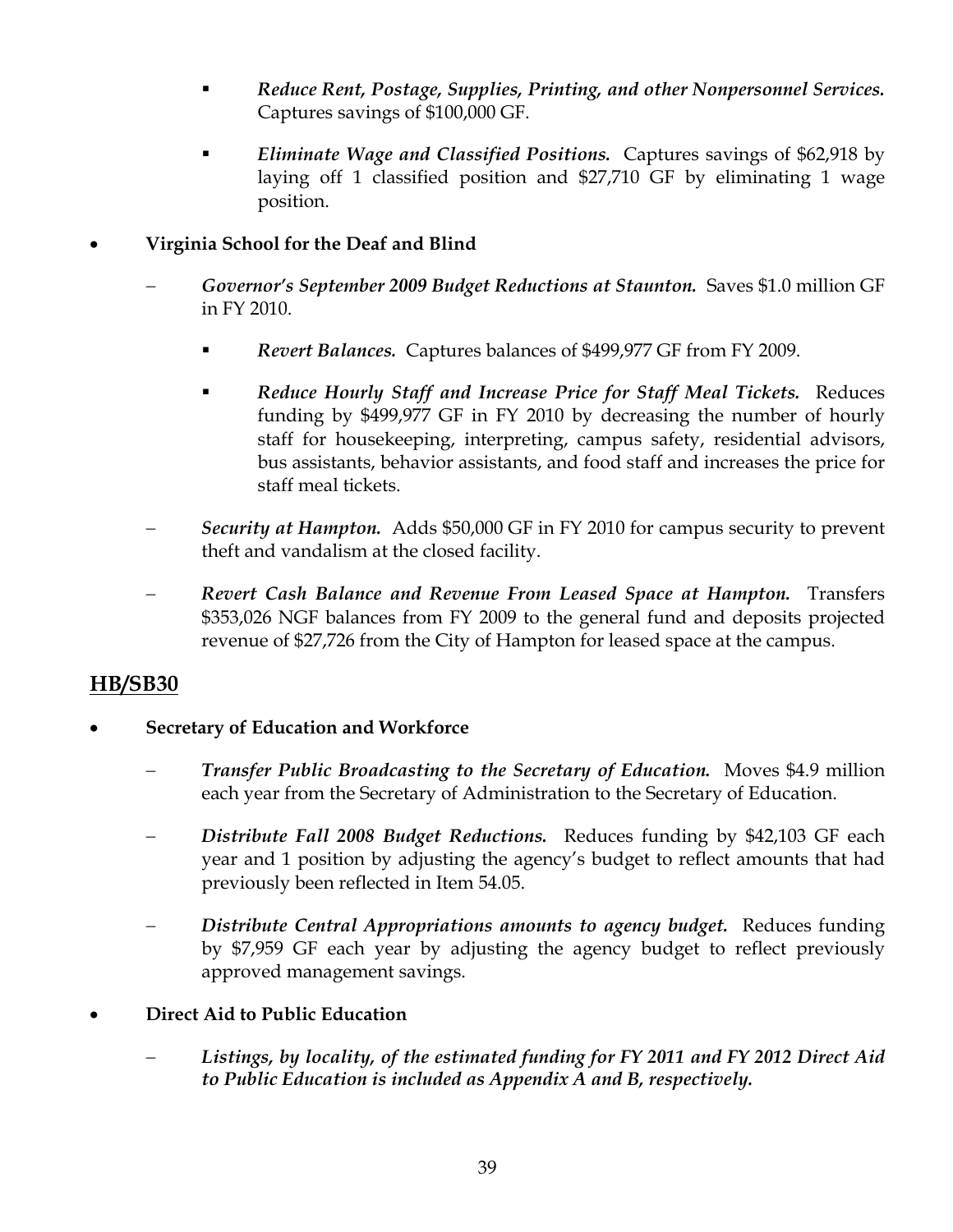- *State's Share of Biennial Technical Re-benchmarking.* Technical updates as of July 2009 added \$59.7 million GF in FY 2011 and \$78.9 million GF in FY 2012. In addition, the following subsequent updates were made: an additional \$45.5 million GF in FY 2011 and \$45.7 million GF in FY 2012 for updated funded fringe benefits rates; an additional \$32.7 million GF in FY 2011 and \$39.0 million GF in FY 2012 for updates for the recalculation of the Composite Index; an additional \$845,217 GF in FY 2011 and \$4.8 million in FY 2012 for other updates; and a decrease of \$24.8 million GF in FY 2011 and \$9.0 million due to the updated sales tax revenue projections, for a grand total for re-benchmarking of \$113.9 million GF in FY 2011 and \$159.4 million GF in FY 2012.
	- *Projected Enrollments.* Reflects estimates of student enrollment projections based on March 31, 2009 Average Daily Membership (ADM) and September 30, 2009 Fall Membership student totals. Enrollment is estimated to total 1,214,133 in the unadjusted ADM in FY 2011, and 1,223,597 students in FY 2012; the increased ADM adds \$17.0 million and \$22.4 million, respectively.
	- *Funded Instructional Salaries.* Reflects updated funded salary levels from 2008-10 to 2010-12 due to base year (FY 2008) prevailing salaries. Additionally, since the state budget did not support any salary adjustments in FY 2009 or FY 2010, and the prevailing salaries reported by localities were less than the funded salaries in Chapter 781, the resulting funded salaries for elementary teachers decreased from \$44,337 to \$43,904. Likewise, the resulting funded salaries for secondary teachers decreased from \$46,230 to \$46,090.
	- *Health Care Premiums.* Reflects prevailing costs associated with the health care premium increasing from \$5,188 to \$5,793. *(Please see discussion of a proposed policy change below to update based on statewide prevailing participation rates.)*
	- *Base Year Expenditures.* Reflects various adjustments including base year (FY 2008) expenditure data; updating of school-level enrollment configurations; and updated data for the 30 percent federal revenue deduction.
	- *Transportation Costs.* Reflects updated base year transportation cost data.
	- *Textbook Per Pupil Amount.* Reflects decreased per pupil prevailing textbook costs, reported by localities, of \$75.55, compared with \$113.10 for 2008-10.
	- *Inflation Factors.* Reflects costs associated with inflation factors (unweighted) of 0.52 percent. *(Please see discussion of a proposed policy change below to discontinue this update.)*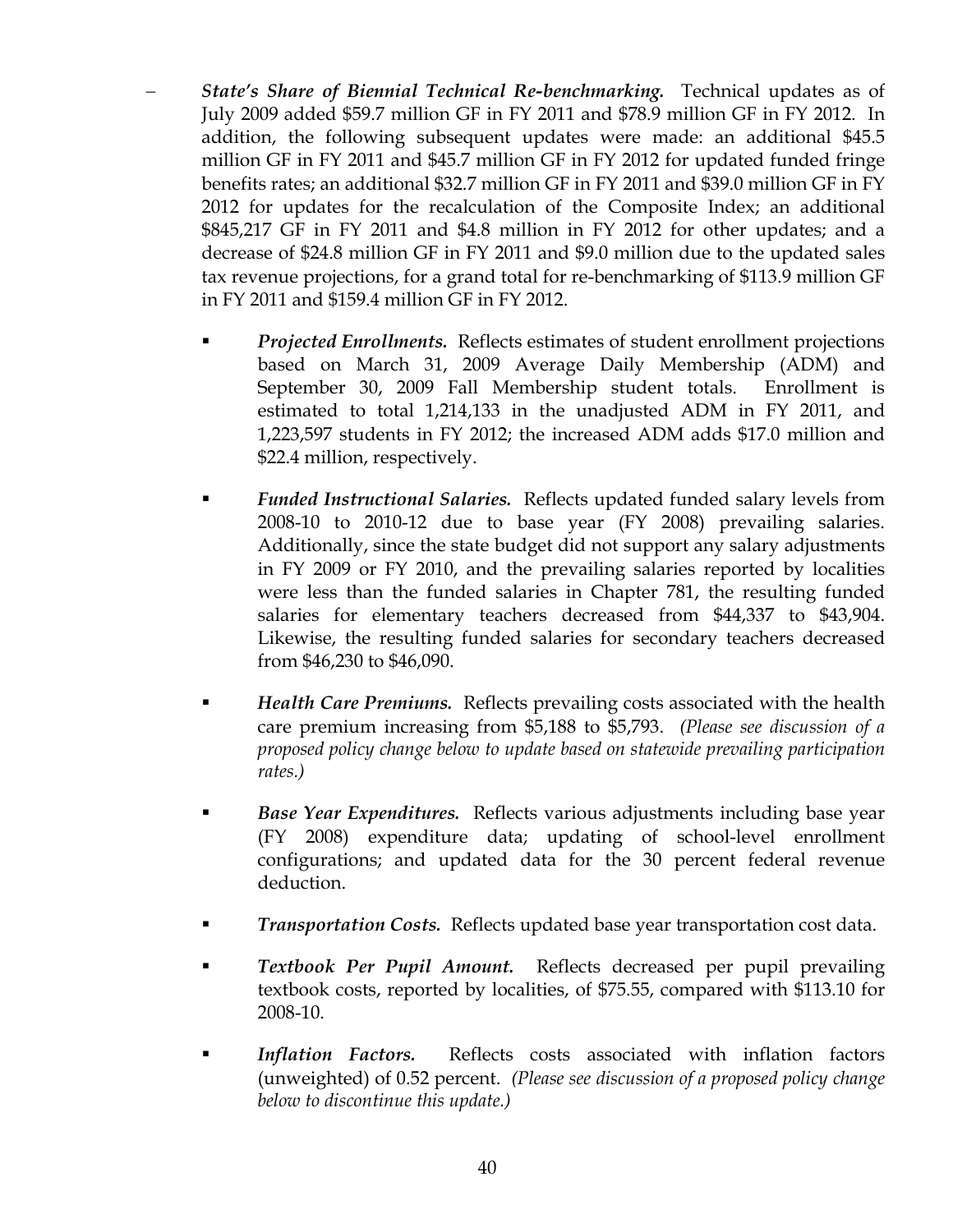*Incentive and Categorical Accounts.* Reflects various adjustments to incentive and categorical accounts that are linked to SOQ funding factors, such as ADM enrollment or Basic Aid per pupil cost.

In addition, technical updates to the Lottery-funded programs resulted in costs that were removed from the "balancer" account (Additional Support for School Construction and Operating Costs), bringing the total down from \$72.4 million as proposed for FY 2010 to \$35.1 million in FY 2011 and \$32.0 million in FY 2012. The proposed amendments also change the name of the account to "Support for School Construction and Operating Costs".

 *Funded Fringe Benefit Rates.* Reflects the following rate adjustments relative to rates funded in Chapter 781 for FY 2010: 10.49 percent for VRS, up from 8.81 percent; 1.01 percent for Retiree Health Care Credit, down from 1.04; and 0.33 percent for the employer's share of Group Life, up from 0.27 percent.

The proposed rate of 10.49 percent is 2.42 points lower than the 12.91 percent rate adopted in October by the VRS Board. The lower rate reflects the continuation of the policy adopted by the General Assembly to extend the amortization period to 30 years and assuming an investment return rate of 8 percent and 3 percent COLA for retirees.

 *Composite Index.* The elements used to calculate each school division's composite index of local ability-to-pay are updated from 2005 to 2007, the most current available at the time. The composite index measures local wealth through true value of real property (50 percent) adjusted gross income (40 percent) and retail sales tax collection (10 percent). The index is weighted two-thirds by ADM and one-third by population.

The revised index went up for 97 school divisions (i.e. primarily because local wealth increased more than the average change for the rest of the state, the locality is responsible for a larger percentage of SOQ costs); the composite index went down for 31 school divisions (decreasing the locality's share of SOQ costs), and the composite index was unchanged for the remainder. However, the Governor proposed delaying the update to the composite index until FY 2012.

- *Projected Sales Tax Revenue (November 2009)*. The sales tax revenues from the one cent portion and the additional one-eighth cent sales tax from the Public Education SOQ/Real Estate Property Tax Relief Fund that are dedicated for public education and distributed based on school-aged population are projected to decrease from \$1,135.2 million in Chapter 781 to \$1,078.8 million in FY 2011 and \$1,114.7 million in FY 2012.
- − *National Board Certification Bonuses.* Adds \$500,000 GF each year for a total of \$5.0 million for payments for teachers qualifying for the National Board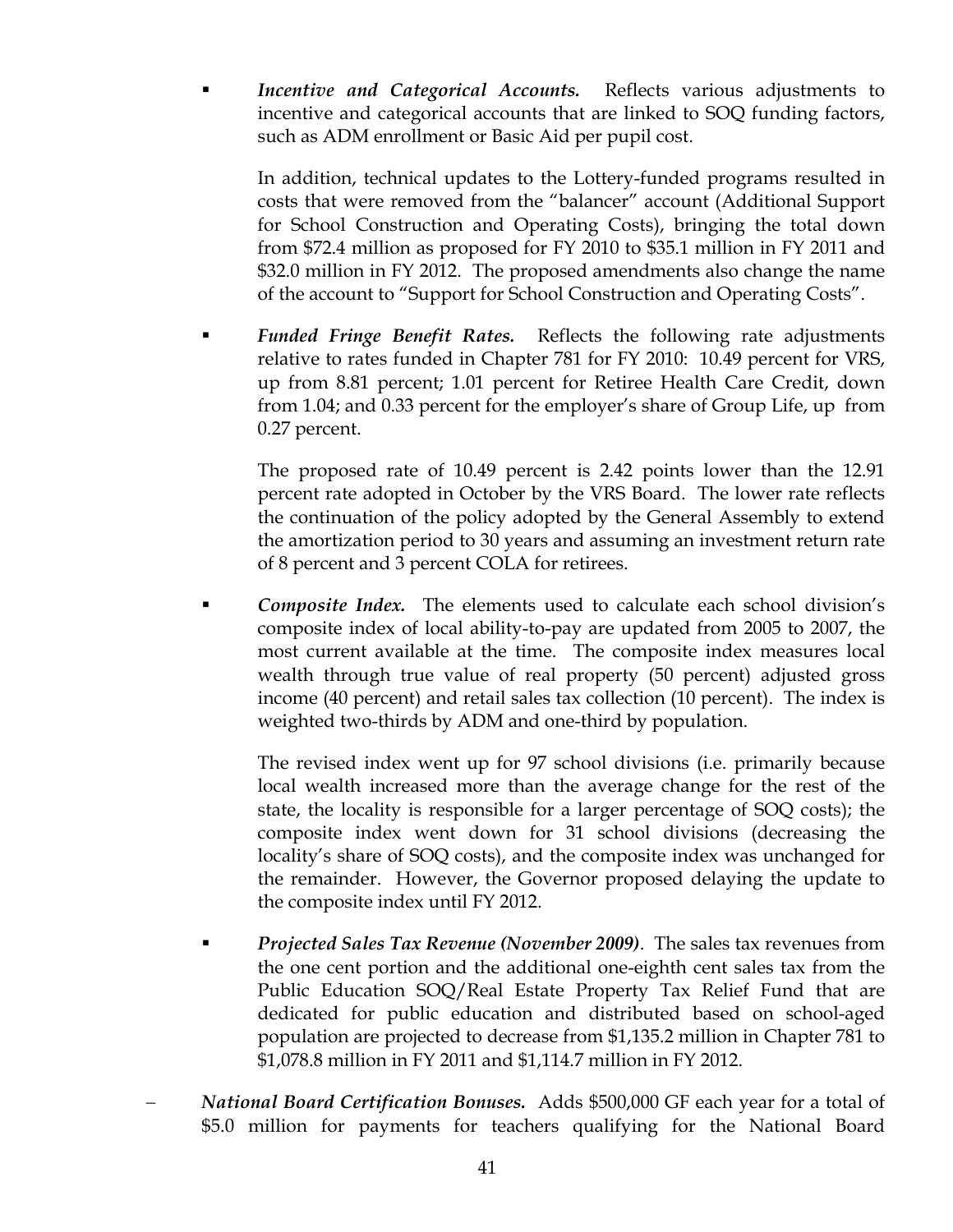Certification bonuses of \$5,000 as the initial year award and \$2,500 for each of the remaining nine years of the certification awarded. In FY 2011, 234 teachers are projected to receive the first year bonus and 1,463 teachers will receive the \$2,500 bonus. For FY 2012, 234 teachers are projected to receive first year bonuses and 1,841 teachers will receive the continuing bonus, which would require additional funds in FY 2012.

- − *Governor's September 2009 Reductions.* Saves \$332,659 GF each year by reducing grants to the following supplemental programs by 15 percent each (up from 10 percent in FY 2010): Project Discovery, Jobs for Virginia Graduates, Career and Technical Education Resource Center, Great Aspirations Scholarship Program, Southwest Virginia Public Ed. Consortium, Van Gogh Outreach Program, Southside Virginia Technology Consortium, and Virginia Career Education Foundation. Also saves \$56,250 GF by reducing support by 15 percent for the Clinical Faculty program; \$49,409 GF each year by reducing funding by 15 percent for the Career Switcher Mentor; and \$7,125 GF by reducing support by 15 percent for the Virginia Technology Alliance.
- − *State Operated Programs.* Anticipates savings of \$1.9 million GF each year in costs for state operated education programs at Southwestern Virginia Mental Health Institute's Adolescent Unit in Smyth County and the Commonwealth Center for Children and Adolescents in Staunton, which are proposed to be closed. Educational costs may increase at other programs where the children are served.

Also adds \$37,924 GF the first year and reduces funding by \$448,618 GF the second year due to continuing to roll forward the 4<sup>th</sup> quarter payments of state operated programs to the following year, as proposed for FY 2010.

- − *Eliminate Re-benchmarking Inflation Update.* Saves \$4.7 million GF in FY 2011 and in FY 2012 by eliminating the routine re-benchmarking update of inflation to bring base year cost data (in this case FY 2008) up to the beginning of the biennium (2010-12 biennium). This action is continued from the proposed amendment for FY 2010.
- − *Literary Fund and Elimination of the VPSA Educational Technology Grant Program.* Increases Literary Fund revenues transferred to the general fund to offset a portion of teacher retirement costs by \$2.0 million in FY 2011 to \$125.0 million and \$15.0 million in FY 2012 to \$138.0 million.

The proposed amendments eliminate the VPSA educational technology grant program each year. This results in a distribution reduction of \$59.0 million NGF in each year and reduces the required debt service (currently paid out of the Literary Fund) by \$13.0 million in FY 2012.

− *Delay Composite Index Re-benchmarking to FY 2012.* Saves a net \$29.5 million in FY 2011 by delaying the updating of the Composite Index until FY 2012.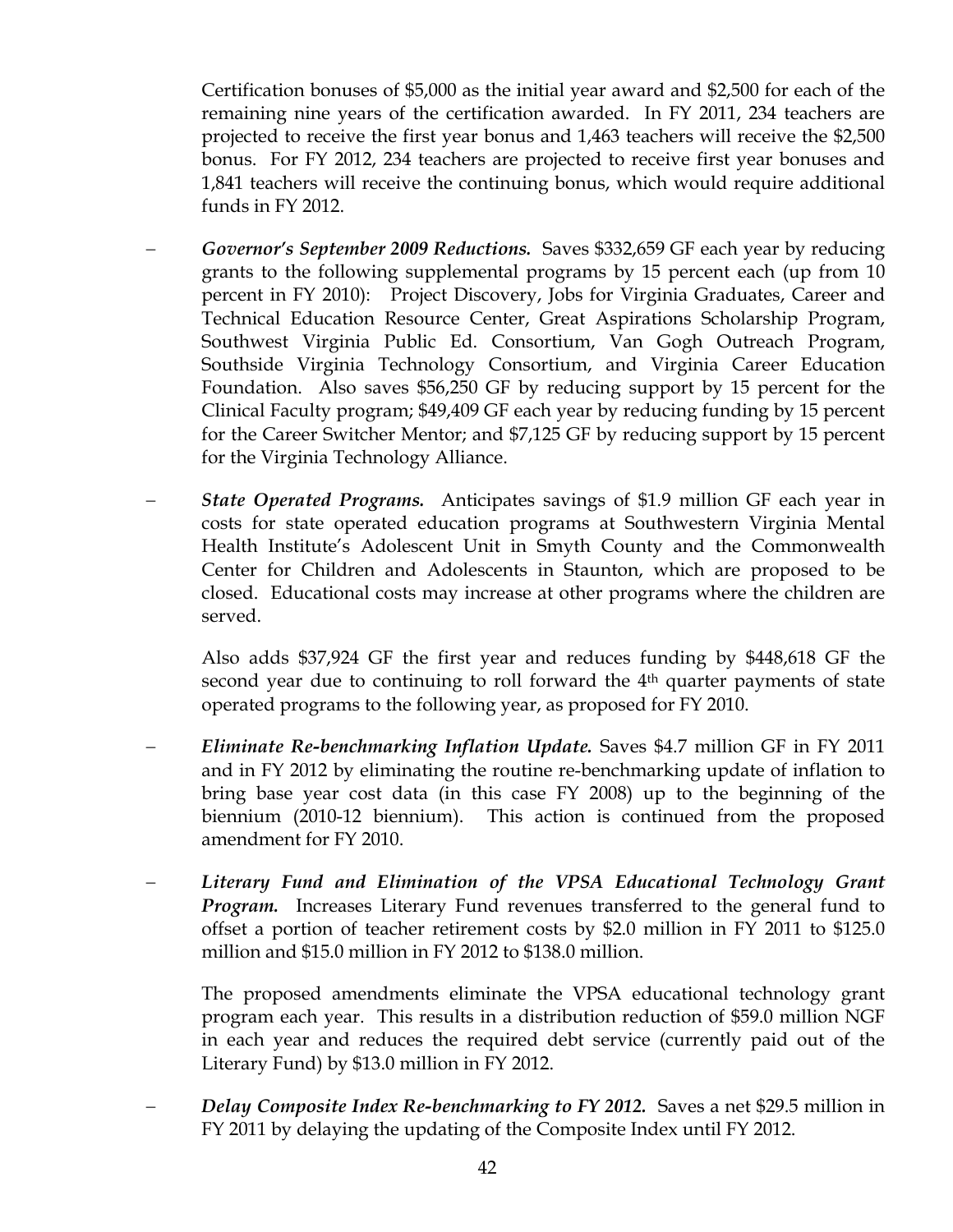- − *Distribute Central Appropriations Amounts to Agency Budgets.* Reduces funding by \$18.2 million GF each year by adjusting the agency budget to reflect amounts moved to or from Central Appropriations that reflect retirement benefit rate savings.
- − *Supplant GF With Remaining Federal Stabilization Funds.* Reduces funding by \$126.4 million GF the first year, which is offset by a like amount of federal stabilization funds.
- − *Eliminate Certain School Expenditures from Basic Aid Calculations.* Reduces funding by \$87.0 million GF the first year and \$87.3 million GF the second year by removing certain expenditure costs included in the SOQ Basic Aid calculations. They are:
	- *Other Benefits (ASR Object Code 2800).* The ASR defines 2800 as "Includes annual and sick leave payments for personnel who terminate employment, as well as pension/retirement plans that are specific to a locality and the cost for contract buy-outs." Saves approximately \$30 million GF each year.
	- *Certain Capital Outlay Replacement (ASR Object Code 8100).* This expenditure object code includes capital outlay replacement other than technology and for facilities, including machinery, equipment, furniture, fixtures, communications equipment, motor vehicles, etc. that are capitalized and cost more than \$5,000. Saves approximately \$30 million GF each year.
	- *Miscellaneous (ASR Object Code 5800*)*.* Saves approximately \$20 million GF each year.
- − *Fund Health Care Premiums Based on Statewide Prevailing Average Actual Participation Rates.* Reduces funding by \$134.2 million GF the first year and \$135.0 million GF the second year by calculating Basic Aid funding for health care premiums based on actual statewide division-level premiums weighted for the plan type participation. Statewide, 68.7 percent of full-time equivalent positions participate in their school divisions' health care plan, or 66.1 percent based on the linear weighted average. The health care premium of \$3,375 funded in the introduced budget represents the statewide prevailing average of the divisionlevel premium weighted for plan type participation (\$5,107) multiplied by the prevailing rate of overall employee participation in any employer-provided health care plan (66.1 percent).

| <b>Health Care Plan Type</b> | <b>Current Funding</b><br><b>Basis</b> | <b>Actual Statewide</b><br><b>Participation Rates</b> |
|------------------------------|----------------------------------------|-------------------------------------------------------|
| <b>Employee Only</b>         | 33.3%                                  | 41.2%                                                 |
| <b>Employee Plus One</b>     | 33.3                                   | 13.4                                                  |
| Family                       | 33.3                                   | <u>14.1</u>                                           |
|                              | 100.0%                                 | 68.7%                                                 |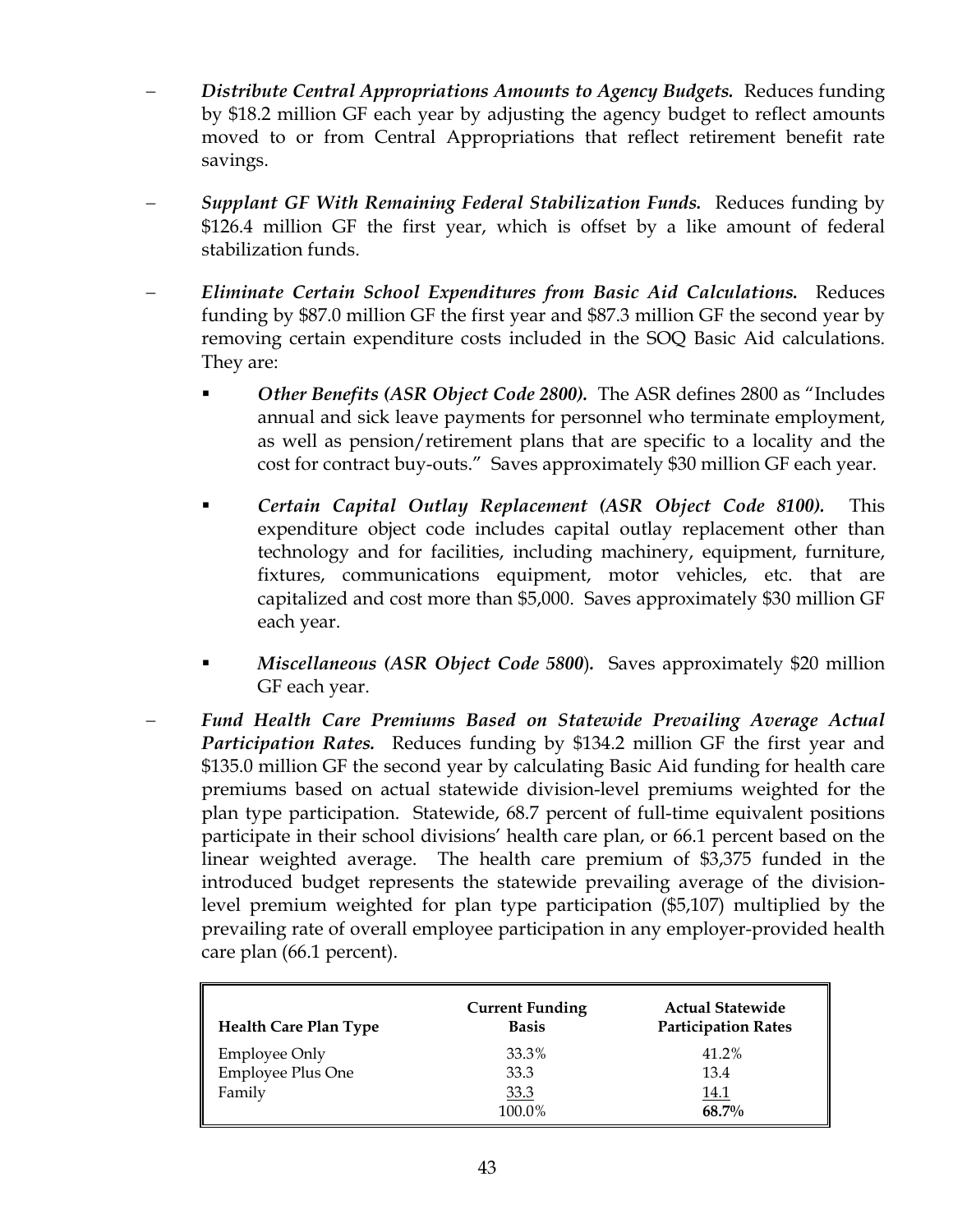- − *Tuition Revenue from Virtual Virginia.* Adds \$100,000 NGF in each year for additional tuition revenue from the Virtual Virginia program.
- − *Proposed Language Changes.* 
	- *Carry Over Language Continued.* Allows localities to carry over into FY 2012 any remaining available state fund balances.
	- *Summer Governor's Schools.* Provides the Department of Education authority to adjust the tuition rate, type of programs offered, the length of programs, and the number of students enrolled in the Summer Governor's Schools and Foreign Language Academies.
	- *Lottery.* Reinstates the local required match for Lottery-funded programs and ends the local maintenance of effort requirement for the Support for School Construction and Operating Costs account funded with Lottery proceeds.
	- **Textbooks.** Clarifies that school divisions may use textbook funding for the purchase of electronic textbooks or other technology integral to the curriculum and technology equipment required to read and access the technology. Also reinstates local matching requirements.
	- *Virginia Preschool Initiative.* Clarifies that half day programs are a minimum of three hours and specifies that for purposes of meeting the local match at least 75 percent must be cash and no more than 25 percent may be in-kind contributions.
	- *School Nurse Expenditures.* Requires school divisions to spend 100 percent of the allocation on school nurse expenditures rather than budget and spend as needed.
	- *State Funds Allocated in Locality Budget.* Clarifies that all state and local matching funds required by Direct Aid programs be appropriated to the budget of the local school board.
	- *Career and Technical Education Equipment Payments.* Clarifies that there is no local match requirement in order to receive this state funding.
	- *K-3 Primary Class Size Staffing Ratios.* Clarifies the types of positions that are eligible to meet the staffing requirements. In addition to special education teachers, instructional aides are not permitted to be counted towards meeting the required teacher to pupil ratios.

## • **Department of Education**

− *Governor's September 2009 Budget Reductions.* With the exception of the capture of balances, continues proposed reductions for savings of \$1.8 million GF.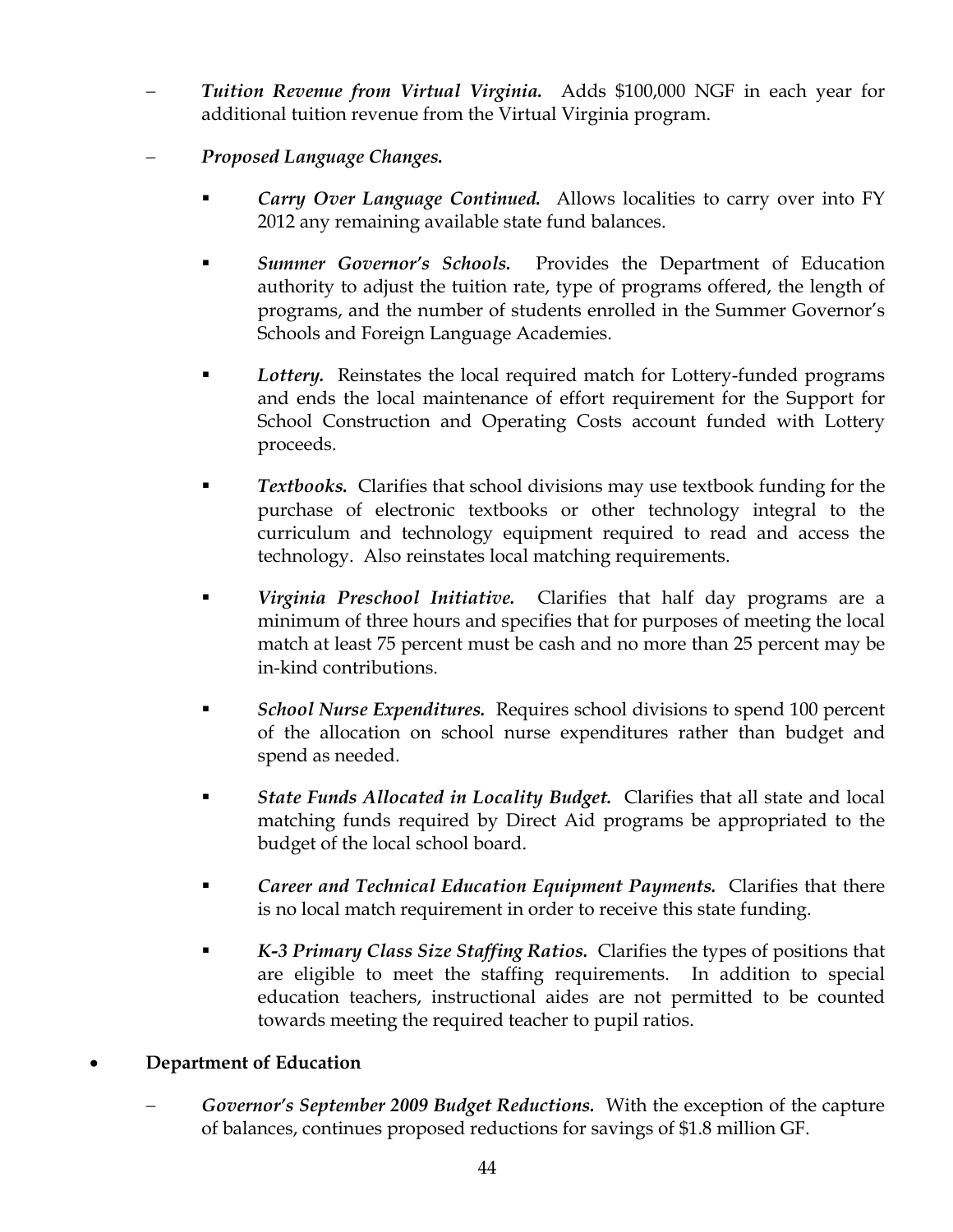- − *Distribute Central Appropriations Amounts to Agency Budgets.* Reduces funding by \$411,037 GF each year by adjusting the agency budget to reflect amounts moved from Central Appropriations that reflect retirement benefit rate savings.
- − *Nonpersonnel Operating Costs, Real Estate Fees, Payroll Services Bureau.*  Reduces funding by \$50,000 GF each year for nonpersonnel operating costs; \$1,505 GF each year for payroll services bureau costs; and adds \$4,281 GF each year to distribute amounts for real estate fees from DGS.
- − *Charge School Divisions for Non-AP Virtual Virginia.* Reducing funding by \$18,750 GF each year by charging school divisions tuition for non-AP courses.
- *Indirect Cost Recovery.* Adds \$200,000 NGF each year for additional indirect cost recovery revenue.
- − *Education Technology Report.* Eliminates duplicative requirement for school divisions to report technology expenditures in the Annual School Report*.*
- **Virginia School for the Deaf and Blind** 
	- − *Governor's September 2009 Budget Reductions.* With the exception of the capture of balances, continues proposed reductions for savings of \$499,977 GF.
	- − *Payroll Service Bureau Costs.* Adds \$31,240 GF each year for costs associated with mandated entry into the Department of Accounts' Payroll Service Bureau.
	- − *Distribute Central Appropriations Amounts to Agency Budgets.* Reduces funding by \$186,486 GF each year by adjusting the agency budget to reflect amounts moved from Central Appropriations that reflect retirement benefit rate savings.
	- − *Reduce Utility Costs, Travel, and Supply and Equipment Purchases.* Reduces funding by \$195,000 GF each year by reducing utility costs with energy efficient practices, reducing travel, decreasing supply and equipment purchases, and eliminating personal communication devices.
	- *Reduce Overtime and Hourly Pay.* Reduces funding by \$125,000 each year by reducing the amount of overtime pay allowable for all departments and by reducing pay for hourly employees.
	- − *Capture Energy Savings from Demolished Buildings.* Captures \$94,977 GF each year in energy savings associated with the demolition of Harrison Hall, Price Hall, and the maintenance building.
	- − *Reduce Special Funds.* Reduces funding by \$480,563 NGF each year. Local school division payments are now deposited into the General Fund.